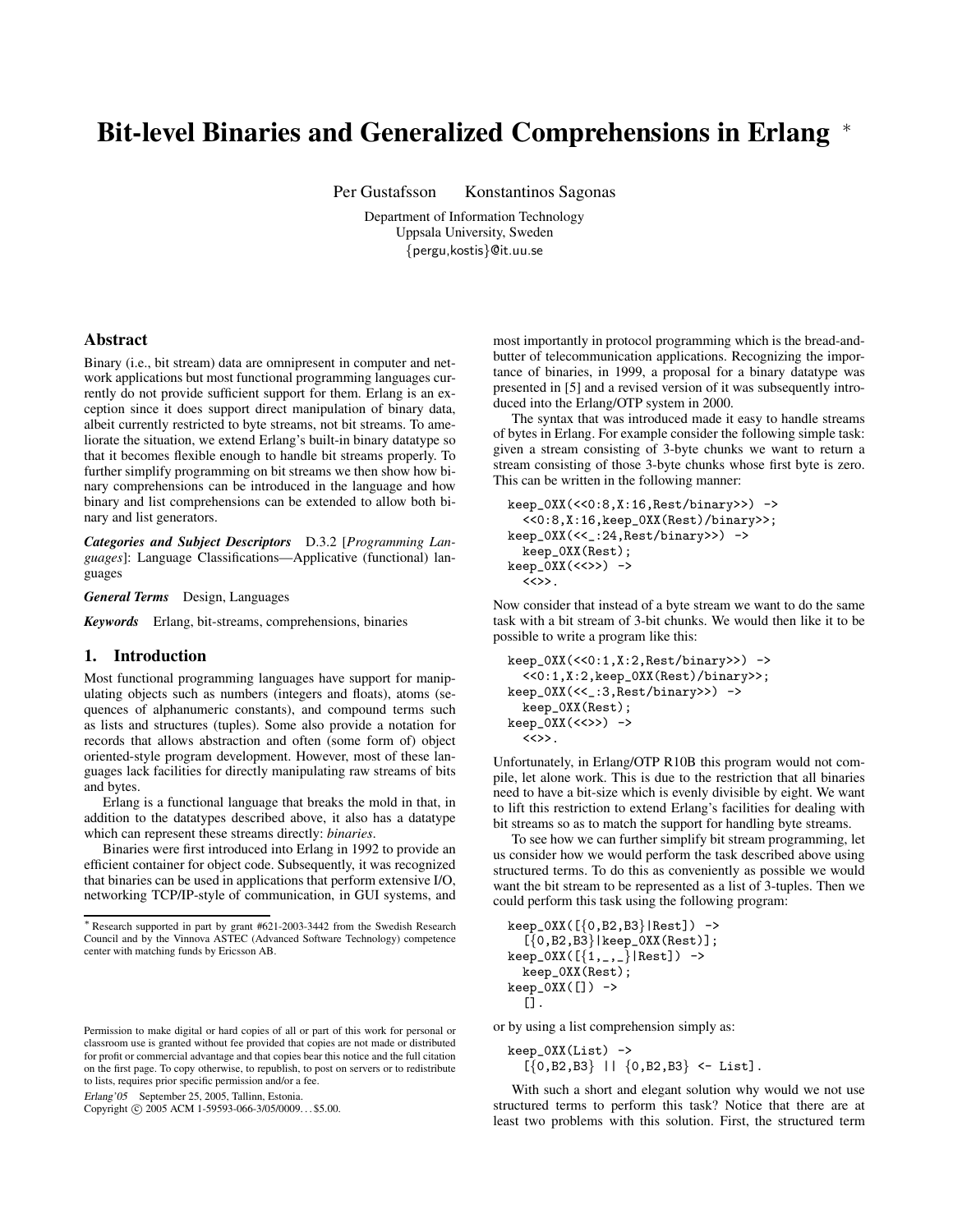representation comes with a large space overhead: if we use two words to represent a cons cell and four to represent a 3-tuple, we need six words in total to represent each 3-bit chunk. On a 64 bit machine, this would amount to a use of 384 bits to represent 3 bits of information. Second, the input bit stream is likely to have originated from somewhere else. We either received it from the network or read it from a file, so if we want to manipulate it as a list of triples, we need to transform it to and from this representation.

What we want to do instead is to extend the facilities for manipulating streams in Erlang in such a way as to make it possible to write an equally concise solution which operates directly on bit streams. That is we want it to be possible to write the keep 0XX function manipulating binaries as concisely as we did for the structured term representation of the bit stream, i.e., with code like the one below:

```
keep_0XX(Bin) ->
  <<<<0:1,B:2>> || 0:1,B:2 <<- Bin>>.
```
This will be achieved partly by allowing binaries whose bit-sizes are not evenly divisible by eight and partly by introducing binary comprehensions for binaries. The latter are analogous to list comprehensions for lists.

*Contributions* The contributions of this paper are as follows:

- We extend the Erlang binary datatype in various directions to allow manipulation of bit streams to be as convenient and flexible as manipulation of lists without sacrificing efficiency.
- We show how Erlang built-in-functions that deal with binaries can be extended to handle extended binaries.
- We generalize the concept of comprehensions from list comprehensions to list and binary comprehensions which can use both list and binary generators.

*Overview* To make the paper self-contained and to set the basis for our proposed extensions, the next section reviews the binary datatype and binary pattern matching as currently implemented in the Erlang/OTP system. Our extensions to binary construction and pattern matching are described in Section 3. How this extensions influence common Erlang built-ins is discussed in Section 4. Section 5 introduces binary comprehensions. We then show in Section 6 how these comprehensions can be extended and combined. In Section 7 we show how extended binary comprehensions can be implemented efficiently, and the paper ends with some concluding remarks.

# **2. Binaries as in Erlang/OTP R10B**

The binary datatype in Erlang/OTP R10B represents a stream of 8-bit bytes. Two basic operations can be performed on a binary: *creation* of a new binary and *matching* against an existing binary.

#### **2.1 Creation of binaries using the bit syntax**

Erlang's bit syntax, described in [2] but see also [5], allows the user to conveniently construct binaries and match these against binary patterns. A bit syntax expression (called a Bin in [2]) is the building block used to both construct binaries and match against binary patterns. A Bin is written with the following syntax:

```
\leqSegment<sub>1</sub>, Segment<sub>2</sub>, ..., Segment<sub>n</sub>>>
```
The Bin represents a sequence of bytes. Each of the Segment<sub>i</sub>'s specifies a *segment* of the binary. A segment represents an arbitrary number of contiguous bits in the Bin. The segments are placed next to each other in the same order as they appear in the bit syntax expression.

### *Segments* Each segment expression has the general syntax:

## Value:Size/SpecifierList

where both the Size and the SpecifierList are optional. When they are omitted, default values are used for these specifiers. The Value field must however always be specified. In a binary match, the Value can either be an Erlang term, a bound variable, an unbound variable, or the don't care variable ' '. The Size field can either be an integer constant or a variable that is bound to an integer. The SpecifierList is a dash-separated list of up to four specifiers that specify type, signedness, endianess, and unit. Some of the different forms of type specifiers are shown in Table 1 together with a brief description of their use; they are explained in detail below. The specifiers for signedness and endianess are not described in this paper, but a description of these specifiers can be found in [1]. If all type specifiers are used, the syntax of each segment expression is:

Value:Size/Type-Signedness-Endianess-unit:Unit

The Size specifier gives the size of the segment measured in units. Thus the size of the segment in bits (hereafter called its *effective size*) will be Size ∗ Unit.

*Types* The bit syntax allows three different types to be specified for segments of binaries: integers, floats, and binaries.

- The integer type specifier is the default and the segment can then be of any size. The default specifiers for an integer segment are a size of 8 bits, and a unit of 1.
- The float type specifier only allows effective sizes of 32 or 64 bits. The default specifiers for a float segment are a size of 64 bits, and a unit of 1.
- The binary specifier allows effective sizes that are evenly divisible by 8. The default specifiers for a binary segment is the size all which means the binary is being matched out completely. If the size of the segment is specified, the default unit used is 8 bits.

*Tail of a binary* As mentioned, if the binary type specifier is used without an explicit size specifier, its size gets expanded to the size all by default. This use is similar to the familiar list cdr operator since a size of all means that the binary is matched against the complete remaining binary (cf. also Example 2.1 below). A binary segment however, must have a size evenly divisible by eight.

*Default expansions* All specifiers have default values and sometimes the defaults depend on the values of other specifiers. To summarize the rules which apply, we show how some segments are expanded in Table 2.

| Segment       | Default expansion     |
|---------------|-----------------------|
|               | $X:8/interger-unit:1$ |
| X/float       | $X:64/f$ loat-unit:1  |
| X/binary      | X:all/binary          |
| X:Size/binary | X:Size/binary-unit:8  |

**Table 2.** Some binary segments and their default expansions

### **2.2 Binary matching**

The syntax for matching with a binary if Binary is a variable bound to a binary is as follows:

 $\leq$ Segment<sub>1</sub>, Segment<sub>2</sub>, ..., Segment<sub>n</sub>>> = Binary

The Value<sub>i</sub> fields of the Segment<sub>i</sub> expressions that describe each segment will be matched to the corresponding segment in Binary. For example, if the Value<sub>1</sub> field in Segment<sub>1</sub> contains an unbound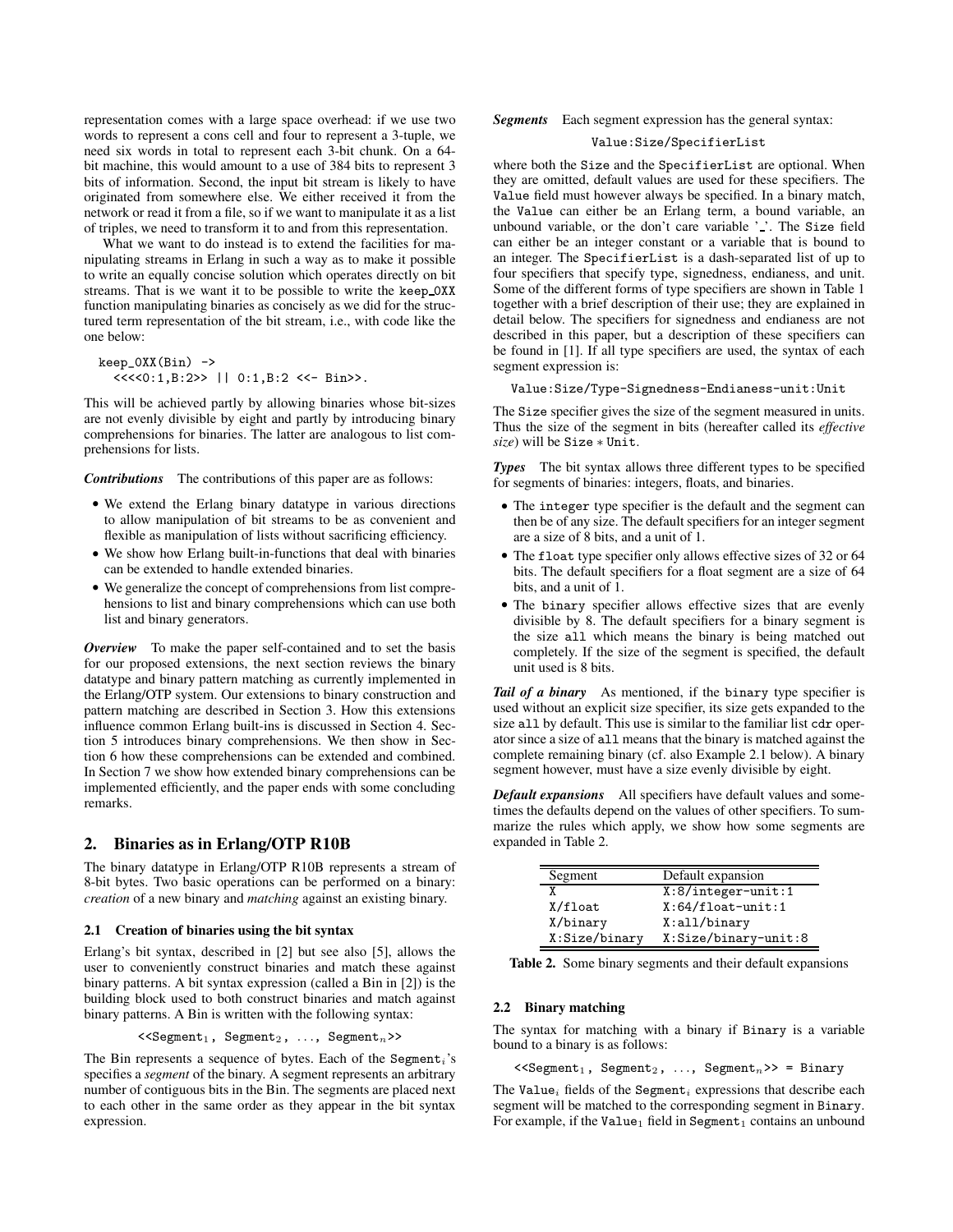| integer | The segment's bit sequence will be interpreted as an integer. (default)                                                            |
|---------|------------------------------------------------------------------------------------------------------------------------------------|
| float   | The segment's bit sequence will be interpreted as a float. The segment's size can then only be 32 or 64.                           |
| binary  | The segment's bit sequence will not be interpreted. The default unit size of a binary is 8.                                        |
| unit    | Always followed by ': ' and an integer between 1 and 256 which denotes the unit size. The unit size is used to determine           |
|         | the segment's <i>effective size</i> which is the product of the unit size and the Size field. The unit is typically used to ensure |
|         | either byte-alignment in a binary match or that a new binary has a size that is divisible by 8 regardless of the value of          |
|         | the Size field. The default unit size is 1 for integers and floats and 8 for binaries.                                             |

**Table 1.** Binary segment specifiers: short description

variable and the effective size of this segment is 16, this variable will be bound to the first 16 bits of Binary. How these bits will be interpreted is determined by the SpecifierList of Segment<sub>1</sub>.

**Example 2.1** As shown below, binaries are generally displayed as a sequence of comma-separated unsigned 8 bit integers inside <<>>'s. The Erlang code:

$$
Binary = << 10, 11, 12 >> , \\ << A:8, B/binary >> = Binary
$$

results in the binding  $A = 10$ ,  $B = \langle \langle 11, 12 \rangle \rangle$ .

Here A matches the first 8 bits of Binary. Because of the default values (cf. Table 2), these eight bits are interpreted as an integer. B is matched to the rest of the bits of Binary. These bits are interpreted as a binary since that type specifier has been chosen. Because of that, B matches to the rest of Binary, as this is the default size for the binary type specifier.

Size fields of segments are not always statically known. In fact, it is often the case that the value of the size field is decided by the matching of a variable in an earlier segment.

```
Example 2.2 The Erlang code:
```
<<Sz:8/integer, Vsn:Sz/integer,  $Msg/binary$  = <<16,2,154,42>>

results in the binding:  $Sz = 16$ ,  $Vsn = 666$ ,  $Msg = \langle \langle 42 \rangle \rangle$ .

Naturally, pattern matching against a binary can occur in a function head or in an Erlang case statement just like any other matching operation. The next example shows this.

**Example 2.3** Consider the case statement

```
case Binary of
 <<42:8/integer, X/binary>> ->
   handle bin(X);
  <<Sz:8, V:Sz/integer, X/binary>> when Sz > 16 ->
   handle_int_bin(V, X);
  << :8, X:16/integer, Y:8/integer>> ->
    handle int int(X, Y)
end.
```
Here Binary will match the pattern in the first branch of the case statement if its first 8 bits represented as an integer have the value 42. In this branch of the case statement, X will be bound to a binary consisting of the rest of the bits of Binary. If this is not the case, then Binary will match the second pattern if the first 8 bits of Binary interpreted as an integer have a value greater than 16. Notice that this is a non-linear and guarded binary pattern. Finally, if Binary is exactly 32 bits long, X will be bound to an integer consisting of the second and third bytes of the Binary. If neither of the patterns match, the whole match expression will fail. Three examples of matchings and a failure to match using this code are shown in Table 3.

| Binary                                | Matching of X |
|---------------------------------------|---------------|
| $<<$ 42, 14, 15>>                     | <<14,15>>     |
| $\langle 24, 1, 2, 3, 10, 20 \rangle$ | << 10.20>>    |
| $\langle 12, 1, 2, 20 \rangle$        | 258           |
| <<0,255>>                             | failure       |

**Table 3.** Matchings for the code in Example 2.3

## **3. Binaries as we want them**

The binary syntax greatly simplifies the implementation of network protocols in Erlang. However, sometimes the restrictions on the construction of binaries, currently imposed by the underlying implementation, make the use of binaries cumbersome. Let us again consider the task of keeping only 3-bit chunks that begin with a zero. Ideally, using the binary syntax, one would want to write something like the code in Figure 1.

```
keep 0XX(<<0:1, X:2, Rest/binary>>) ->
  <<0:1, X:2, keep 0XX(Rest)>>;
keep 0XX(<< :3, Rest/binary>>) ->
  keep 0XX(Rest);
keep_0XX(<<>>) ->
  \langle \Leftrightarrow \rangle.
```
**Figure 1.** keep 0XX using binaries without size restrictions

However, the restriction that binaries (and sub-binaries in them) are of a size which is a multiple of eight currently make such code impossible to write.

Instead, the simplest way that this task can currently be programmed in Erlang/OTP R10B using the binary syntax described in the previous section (i.e., without converting to e.g. a list representation) is shown as Program 1.

```
Program 1 Keep all 3-bit chunks which start with a zero
-module(keep_0XX_R10B).
-export([keep_0XX/1]).
keep_0XX(Bin) ->
  keep_0XX(Bin, 0, 0, <<>>).
keep_0XX(Bin, N1, N2, Acc) ->
  Pad1 = (8 - ((N1+3) rem 8)) rem 8,
  Pad2 = (8 - ((N2+3) rem 8)) rem 8,
  case Bin of
    <<_:N1, 0:1, X:2, _:Pad1, _/binary>> ->
      NewAcc = <<Acc:N2/binary-unit:1, 0:1, X:2, 0:Pad2>>,
      keep_0XX(Bin, N1+3, N2+3, NewAcc);
    <<_:N1, _:3, _:Pad1, _/binary>> ->
      keep_0XX(Bin, N1+3, N2, Acc);
    <<_:N1>> ->
      Acc
  end.
```
As we can see the program becomes quite complicated, since at each construction point the size of binaries has to be evenly divis-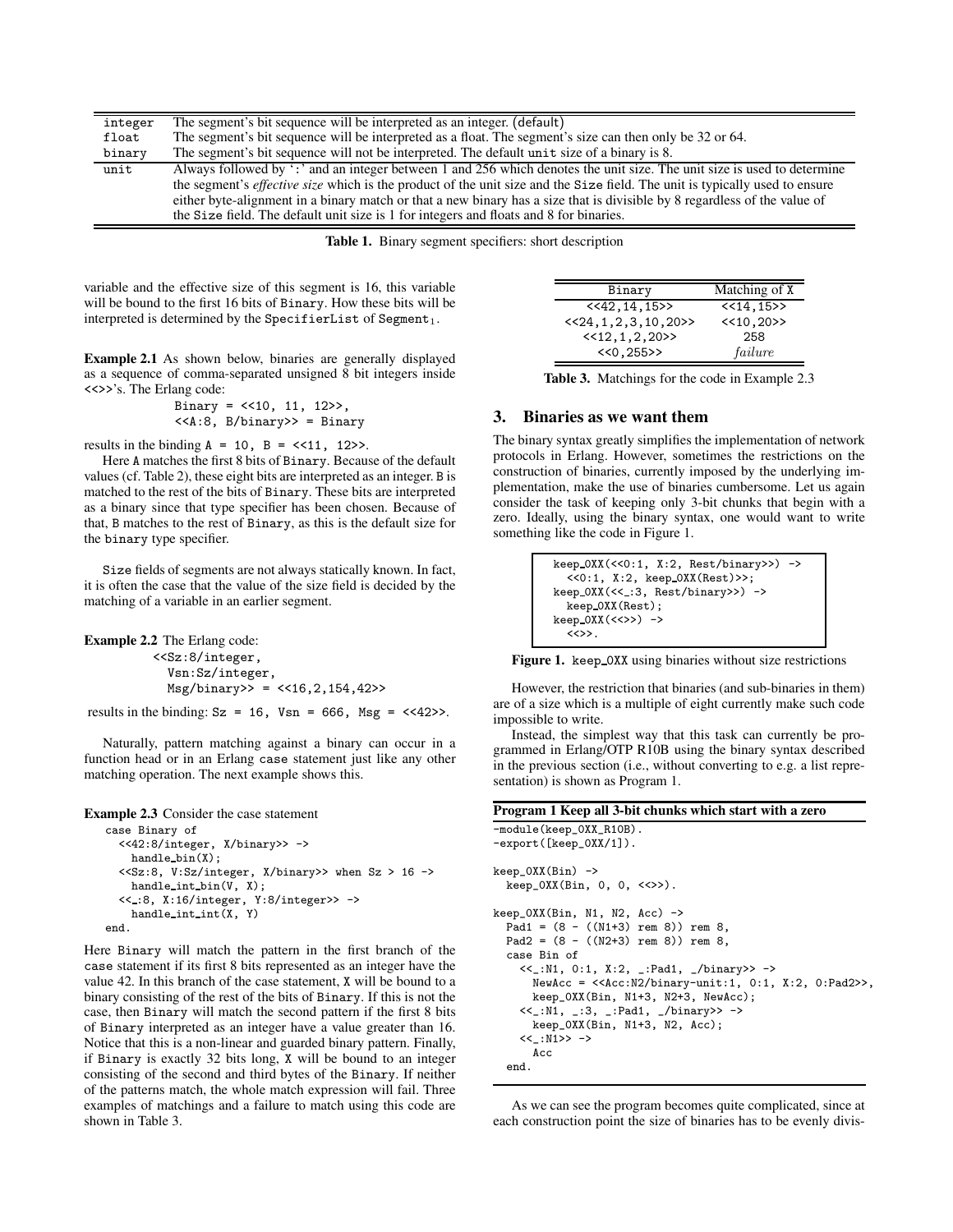

**Figure 2.** Functions extracting the options from an IPv4 packet

ible by eight. To ensure this, we have to keep track of the number of bits we have consumed and the number of bits that we have kept in order to pad the binaries to an admissible size. Having to do this is not programmer-friendly.<sup>1</sup> More importantly, it subtly undermines the use of the bit syntax for writing high-level specifications of common tasks; programming becomes unnecessarily low-level when there is little reason it should become so.

Another problem with the current restrictions on binaries shows up when performing complex pattern matching. Consider extracting the options from an IP packet. A function which does that, using binaries as in Erlang/OTP R10B, is shown in Figure 2(a). First we have to find out the length of the IP header. Then the header is extracted from the packet and finally the options are extracted from the header. A simple solution to extracting the options from an IP packet is to allow any expression in the size field of a binary segment. Then the ip options function could be written in the manner shown in Figure 2(b).

A final minor inconvenience with the current implementation of binaries in Erlang/OTP is that the type of a segment must be specified when a binary is created. Consider this piece of code:

$$
X = \langle 1, 2, 3 \rangle
$$
, Bin =  $\langle 4, 4, 5 \rangle$ .

Even though Erlang is a dynamically typed language, in the current version of the bit syntax, the code above gives rise to a "bad argument" exception. To get the intended effect one is forced to write:

$$
X = \langle \langle 1, 2, 3 \rangle \rangle
$$
,  $Bin = \langle \langle X/binary, 4, 5 \rangle \rangle$ .

In binary construction, we lift this restriction and make the type of each segment be the same as the type of the term that the expression evaluates to.<sup>2</sup>

#### **3.1 More flexible binaries: summary of changes**

In short, the difference between the binaries as they are currently implemented in Erlang/OTP R10B and the more flexible binaries that we propose in this paper are:

- 1. A binary (or sub-binary) can have any bit-size, not necessarily one which is divisible by eight.
- 2. The Size field of a segment can contain an arbitrary arithmetic expression (which evaluates to a non-negative integer).
- 3. No unit specifier is needed since Size is an arbitrary expression. This allows the user to uniformly specify the size of segments in bits, irrespectively of the segment's type (cf.  $\S 2.1$ ).
- 4. No type specifier is needed in binary construction.

# **4. Adapting BIFs to handle flexible binaries**

Several Erlang built-in functions already operate on binaries. These built-ins must be extended to handle the new flexible binaries since they can consist of any number of bits, not only those whose bit size is a multiple of eight. In this section the most frequently used built-ins which handle binaries are discussed.

# **4.1** binary to list(Bin)

This built-in constructs a list of values between 0 and 255 where the first element holds the value of the first byte of the binary Bin, the second element holds the value of its second byte, *etc*. The built-in succeeds as long as Bin is a binary.

It can be defined in Erlang in the following way:

```
binary_to_list(<<X:8,Rest/binary>>) ->
  [X|binary_to_list(Rest)];
binary_to_list(<<>>) ->
  [].
```
With this definition, binary to list(Bin) will fail if Bin has a size in bits which is not evenly divisible by eight. This is not appropriate; binary to list(Bin) should always succeed as long as Bin is a binary. Furthermore, the invariant:

```
Bin == list to binary(binary to list(Bin))
```
is important and should be preserved. This leads us to define binary to list(Bin) as follows:

```
binary_to_list(<<X:8,Rest/binary>>) ->
  [X|binary_to_list(Rest)];
binary_to_list(<<>>) ->
  [];
binary_to_list(Bin) ->
  [Bin].
```
That is if Bin has a bit size which is not evenly divisible by eight, the function returns a list whose elements are the bytes of Bin and its last element is a binary consisting of the remaining bits. Using this definition the following call to the built-in:

binary\_to\_list(<<0:20>>)

returns the list  $[0, 0, \langle \langle 0:4 \rangle \rangle]$ .

```
4.2 size(Bin)
```
This built-in function returns the size of the binary Bin in bytes. We need to define what size(Bin) should return in case the size of the binary in bits is not evenly divisible by eight. Our choice is to have size(Bin) return the minimal number of bytes needed to represent the binary. That is for a binary which consists of 20 bits like the  $\langle 0:20 \rangle$  above, size( $\langle 0:20 \rangle$ ) returns 3. This is because the 20-bit binary needs three bytes to be represented.

It would however be necessary to introduce a new built-in called bitsize(Bin) which returns the size of a binary in bits (in our example 20).

# **5. Examples of binary comprehensions**

Binary comprehensions are expressions that are intended to encapsulate recursion patterns on the binary datatype. They are analogous to the widely-used list comprehensions [4], which in turn are expressions which are syntactic sugar for the combination of map and filter on lists.

<sup>&</sup>lt;sup>1</sup> The situation is quite similar to what a C programmer would have to do in order to keep track of which bits to extract from the current byte of the incoming bit stream and how much padding is needed in the output stream.

 $2$  It is of course an error if an expression evaluates to a term whose type is not one of the allowed types of binary segments.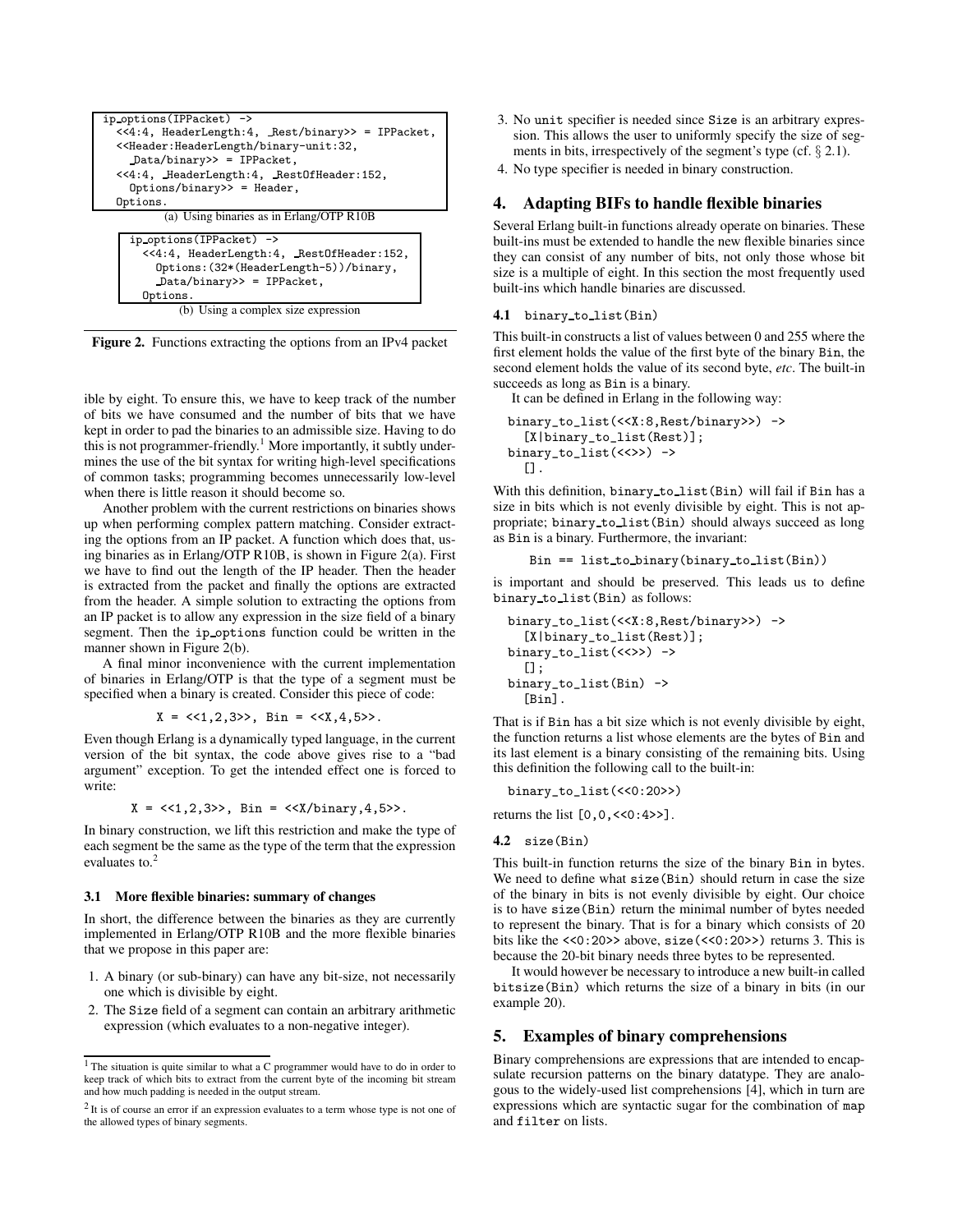The main difference between a list and a binary in this case is that what constitutes an element in a list is something *a priori* and unambiguously defined. In contrast, because binaries are terms without (much of a) structure, for binary comprehensions the user must explicitly specify what is considered an element of a binary.

As a first example of the usefulness of binary comprehensions, we show how binnot a function which inverts a binary could be implemented using this construct. One possible implementation is the following:

```
binnot(Bin) ->
  <<bnot(X):1 || X:1 <<- Bin>>.
```
where bnot/1 is the built-in bitwise Boolean not operator of Erlang for integers. As can be seen, here we consider each bit as an element in the binary. If we knew that the actual element size of the binary is something else, for example that we have a binary whose size is divisible by eight (i.e., a binary which is a sequence of bytes), we could have defined binnot in the following way:

binnot $(Bin)$  ->

<<bnot(X):8 || X:8 <<- Bin>>.

In short, in a binary comprehension it is both possible and mandatory to specify what should be considered an element of the input binary and how the output segments of the output binary are to be constructed.

The binnot example shows how a binary comprehension can be used to perform a map operation on binaries. The following example introduces filtering as well. Consider the keep 0XX task of the introduction. It is quite clear that each 3-bit chunk is an element in the binary. If the binary were converted to a list where each element consisted of a 3-bit binary, we would write the following list comprehension to keep the 3-bit binaries starting with a zero:

 $[\langle 0.1, B:2 \rangle > | 1, 0.2 \rangle$  < [2>> <- List]

Note that here the binary pattern to the right of || works as a filter as well as a selector; only elements in the list which match the pattern are kept in the output list of 3-bit binaries.

In this example the elements were already defined when the list was constructed. For a binary comprehension the elements must be defined in the comprehension. Using binary comprehensions, keep 0XX would simply be written as:

 $keep_OXX(Bin)$  -> <<<<0:1,B:2>> || 0:1,B:2 <<- Bin>>.

Notice that this function works in exactly the same way as the function of Figure 1. Here we are forced to wrap the "output" segment in a binary construction because the syntax for comprehensions allows for only a single segment as output. Also notice that the ability to create binaries of arbitrary size  $-$  of 3 bits in this case  $-$  is a prerequisite for flexible binary comprehensions.

It is also important to understand what would happen if Bin is a binary whose bit size is not evenly divisible by three. In this case we would get a matching error and the binary comprehension would raise an exception. Why this is the case is evident since this function works in exactly the same as the function shown in Figure 1 and a 1-bit or a 2-bit binary does not match any of the clauses in that function.

Sometimes more complicated, perhaps user-defined, filtering is needed in which case a filter expression is written at the end of the binary comprehension. In the following example, which shows the power both of creating binaries whose size is possibly not a multiple of eight and of using filters in binary comprehensions, we only want to use elements which are in a certain range and ignore the rest.

**Example 5.1 (UU-decode)** If UUencodedBin is a binary file that has previously been UU-encoded then we can decode it with this binary comprehension:

```
uudecode(UUencodedBin) ->
 << (X-32):6 || X << UUencodedBin, 32=< X, X=<95>>.
```
That is, if the value of a byte is between 32 and 95, we should subtract 32 from that value and put it in the next six bits of the new binary we are creating. (Recall that the default expansion for the segment X above is X:8/integer-unsigned; cf. also Table 2). If the value is not in that range it is dropped. (This applies to line breaks which are inserted into UU-encoded binaries to make sure that it is possible to display the binary.)

## **6. Extended comprehensions**

The binary comprehensions that we introduced in the previous section use binaries as generators, but there is no real reason to disallow list generators. This makes it possible to construct binaries from lists in a more flexible way than using list to binary.

Consider for example a situation where we have a list consisting of pairs where the first element contains an integer which represent the number of bits that should be used to encode the integer contained in the second element. Then we could write the following comprehension:

$$
\langle\langle X:S \mid |\ \{S,X\} \langle -\_{List} \rangle\rangle
$$

This kind of situation could occur during Huffman coding for example. We call binary comprehensions which allow both lists and binaries as generators *extended binary comprehensions*.

It also seems reasonable to allow binary generators in list comprehensions. This is very useful when trying to convert a binary format into a structured term representation. To give a concrete example we show in Program 2 how to collect the filenames and the uncompressed and compressed sizes of all files in a zip-archive [3] using a list comprehension with a binary generator.

# **Program 2 Extracting file information for files in a zip-archive**

-module(zip). -export([collect\_fileinfo/1]). -define(MAGIC, 16#04034b50). -define(SPEC, integer-little). collect\_fileinfo(ZipBin) -> [binary\_to\_list(FileName),CompSz,UnCompSz || ?MAGIC:32/?SPEC, \_:80, \_Crc32:32/?SPEC, CompSz:32/?SPEC, UncompSz:32/?SPEC, FileNameSz:16/?SPEC, ExtraSz:16/?SPEC, FileName:(8\*FileNameSz)/binary, \_:(8\*ExtraSz), \_:(8\*CompSz) <<- ZipBin]

We call list comprehensions which also allow binary generators *extended list comprehensions*. We collectively refer to extended list and extended binary comprehensions, as extended comprehensions.

## **6.1 Extended comprehensions with multiple generators**

Although our extended comprehensions have filtering capabilities and permit pattern matching in binary generators, the observant reader has no doubt noticed that we have not catered for multiple generators. This ability indeed exists in list comprehensions in Erlang; for example, the following:

 $[\{X,Y\}$   $||$   $X \leftarrow [1,2,3]$ ,  $Y \leftarrow [4,5]$ , is odd $(X)$ ]

produces the list of pairs:  $[\{1,4\}, \{1,5\}, \{3,4\}, \{3,5\}].$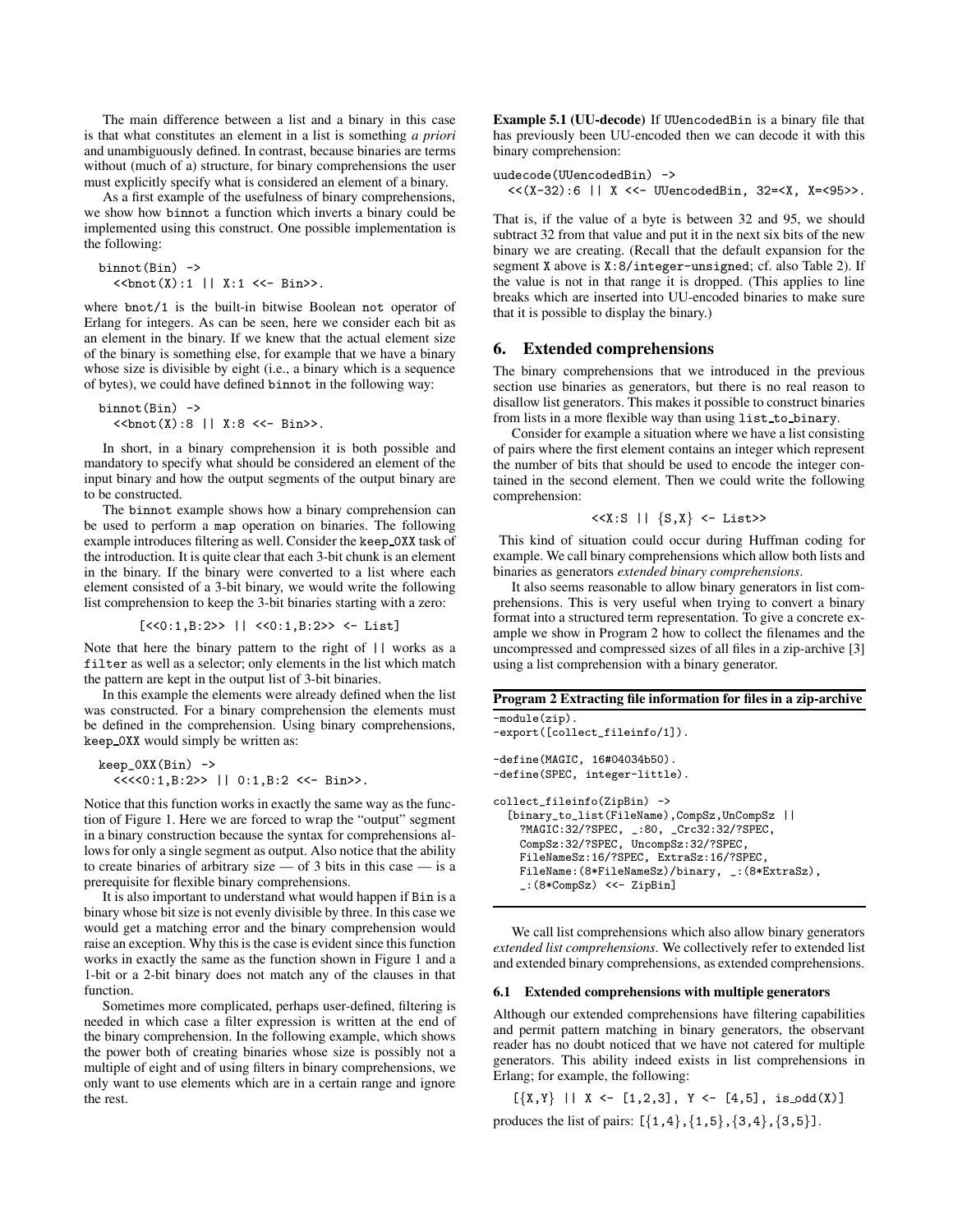

**Figure 3.** Reduction rules for extended list comprehensions



**Figure 4.** Reduction rules for extended binary comprehensions

There is nothing wrong with multiple generators, but our experience is that they are rarely used in practice. One could possibly conceive of interesting uses for multiple generators in extended comprehensions, so, in the spirit of consistency, expressions like:

$$
\begin{array}{lcl} <<<< \text{X}:8, Y:8 >> < | < X <<< << 1, 2, 3 >> \text{,} \\ & Y <<< [4, 5], \text{ is\_odd(X)} >> \end{array}
$$

producing the binary  $\langle 1, 4, 1, 5, 3, 4, 3, 5 \rangle$  should also be allowed. Our translation in the next section caters for this.

#### **6.2 Semantics of extended comprehensions**

To formalize the semantics of extended comprehensions in Erlang we willshow how these extended comprehensions can be translated into Erlang code. The syntax for extended list comprehensions is: [E||Q] where E is an expression and Q is a comma-separated list of zero or more qualifiers. A qualifier is either a list generator, a binary generator or a filter expression. The syntax for a list generator is P  $\leq$  E<sub>L</sub> where P is a pattern and E<sub>L</sub> is an expression. The syntax for a binary generator is  $S_1, \ldots, S_k$  <<-  $E_B$  where  $S_1, \ldots, S_k$  are segments and  $E_B$  is an expression. A filter expression  $E_F$  is simply an ordinary Erlang expression. It either evaluates to true or to something else which means false. For a program to be type correct  $E_L$  must always evaluate to a list and  $E_B$  must evaluate to a binary.

In order to simplify the handling of binary generators, which were written using the general form:

$$
\mathbf{S}_1,\ldots,\mathbf{S}_k \prec\leftarrow \mathbf{E}_B
$$

let us define a segment  $S_i$  = Var<sub>i</sub>: Size<sub>i</sub>/SpecifierList<sub>i</sub> if  $S_i$  = Value<sub>i</sub>:Size<sub>i</sub>/SpecifierList<sub>i</sub> and Value<sub>i</sub> is a bound

variable or a constant, otherwise  $S_i = S_i$ . Let us also define FilterExpr as  $Var_i == Value_i$  for all i such that  $S_i \neq S_i$ . This allows us to rewrite a binary generator as:

## $S_1, \ldots, S_k$  <<- E<sub>B</sub>, FilterExpr

When binary generators are rewritten in this manner the reduction rules shown in Figure 3 can be used to translate extended list comprehensions into Erlang code.

The syntax for extended binary comprehensions is: <<S||Q>> where S is a segment and Q is a comma-separated list of qualifiers. The qualifiers are the same as the qualifiers for list comprehensions. Rewriting binary generators in the same way as described above we can translate binary comprehensions into Erlang code using the reduction rules shown in Figures 4.

Note that the rules in Figure 3(d) and 4(d) where there are no qualifiers in the comprehensions are not likely to be very common in code, but we allow them to make the description of the semantics more uniform.

To show how these rules can be used to translate a comprehension into Erlang code consider the following comprehension:

<<(X+Y):16 || X:16 <<- Bin, Y <- List, X>Y>>

Using rule 6 we can transform that into the code shown in Figure 5. The comprehension:

#### <<(X+Y):16 || Y <- List, X>Y>>

can then be reduced using rule 5. Doing this we get the code shown in Figure 6.

Using reduction rule 7 and then rule 8 on the comprehension:  $<< (X+Y)$ : 16 || X>Y>> we get the code shown in Figure 7.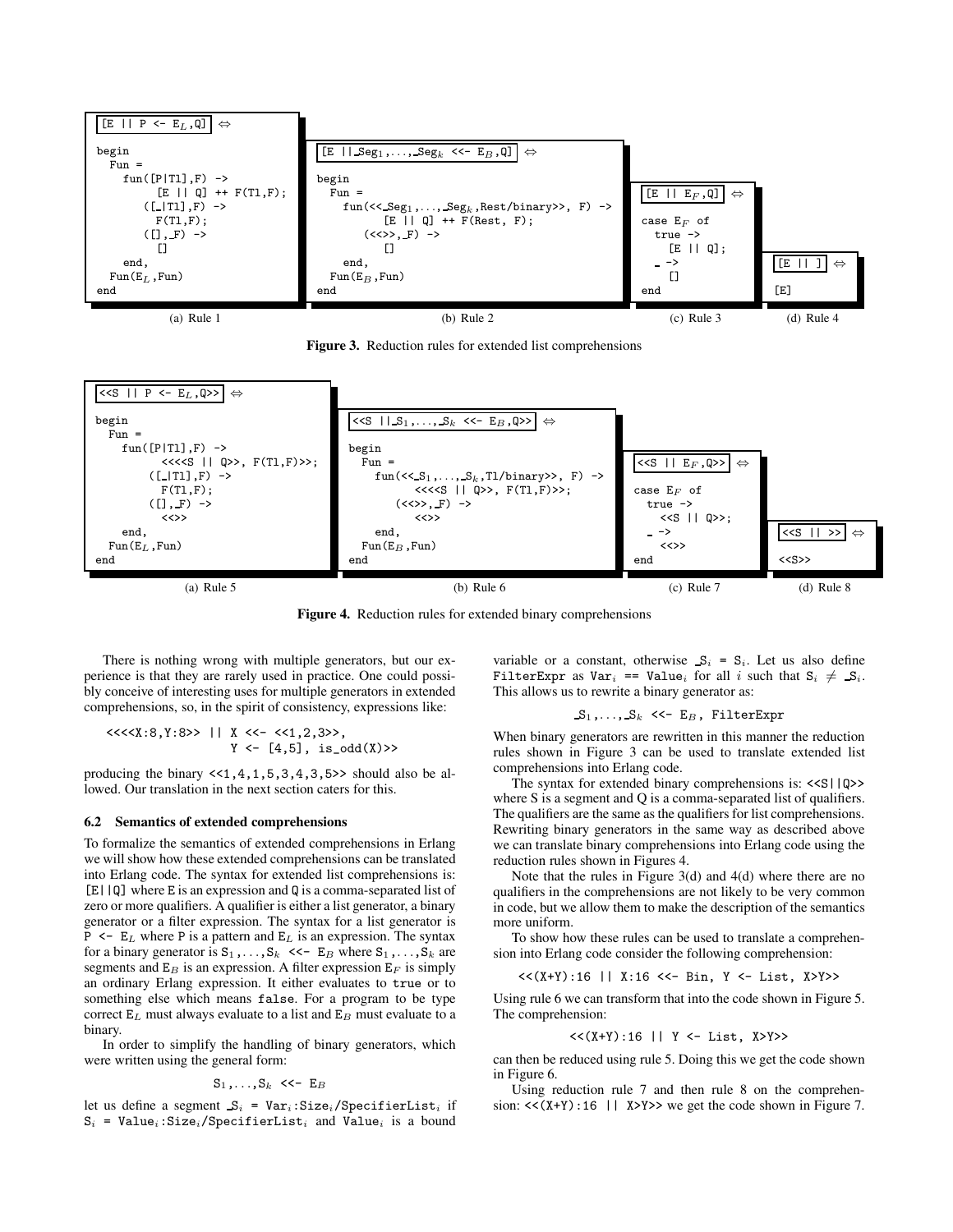```
begin
  Fun1 =fun(<<X:16,Tl/binary>>, F1) ->
         <<<<(X+Y):16 || Y <- List, X>Y>>,
           F1(Tl, F1)>>;
       (<<>>, _F1) ->
         <<>>
    end,
  Fun1(Bin, Fun1)
end
```
**Figure 5.** Code produced by applying reduction rule 6 on  $<<$  $(X+Y)$ :16 || X:16  $<<$ - Bin, Y  $<-$  List, X>Y>>

```
begin
  Fun2 =fun([Y|TI], F2) ->
         <<<<(X+Y):16 || X>Y>>,
           F2(Tl, F2)>>;
       ([_|Tl], F2) ->
         F2(Tl, F2);
       ([], -F2) ->
         <<>>
    end,
  Fun2(List, Fun2)
end
```
**Figure 6.** Code produced by applying reduction rule 5 on <<(X+Y):16 || Y <- List, X>Y>>

case X>Y of true ->  $<<$  $(X+Y):16>>;$  $-$  -> <<>> end

**Figure 7.** Code produced by applying reduction rule 7 and 8 on  $<<$ (X+Y):16 || X>Y>>

Putting it all together we get the final result which does not use any comprehensions shown in Figure 8.

Fresh names need to be used for the closures when translating comprehensions with this method. This is necessary since Erlang lacks support for recursive closures.

It would be possible to have a different semantics for binary comprehensions where the last couple of bits would just be skipped. The only changes to the reduction rules that need to be made for them to have this semantics would be to change the second clause in reduction rules 2 and 6 from  $(\langle\langle\rangle, F \rangle)$  into  $(\_, F)$ .

## **7. Implementation**

Implementing extended comprehensions using the reduction rules introduced in Sect. 6.2 would be very inefficient since constructing the resulting list or binary would be quadratic in their respective sizes.

We will present a simple translation scheme for extended binary comprehension into Erlang code which avoids the quadratic complexity cost for constructing the resulting binary.

First we translate an extended binary comprehension: <<S||Q>> into list to binary(<\*S||Q\*>). <\*S||Q\*> is a comprehension used only in this compilation scheme which has the property that it

```
begin
  Fun1 =fun(<X:16,T1/binary>>, F1) ->
           <<begin
                F<sub>11</sub>n2 =fun([Y|TI], F2) ->
                          <<case X>Y of
                               true ->
                                 <<(X+Y):16>>;
                                 \rightarrow<<>>
                            end,
                            F2(T1, F2) \gg;([-|T1], F2) ->
                         F2(Tl,F2);
                       ([], F2) \rightarrow<<>>
                   end,
                Fun2(List,Fun2)
              end,
              F1(Tl, F1)>>;
         (\langle \langle \rangle, F1) \rightarrow<<>>
     end,
  Fun1(Bin,Fun1)
end.
```
**Figure 8.** Final code when all comprehensions have been reduced  $in \ll (X+Y):16$  || X:16  $<<$ - Bin, Y  $<<$  List, X>Y>>

```
begin
  Fun1 =fun(<<X:16,Tl/binary>>, F1) ->
            [\times \times \times || X < 256*>| F1(T1,F1)];
          (\langle\langle\rangle, F1) ->
            \Boxend,
  Fun1(Bin,Fun1)
end
```
**Figure 9.** Code produced by applying reduction rule 10 on the comprehension <\*X || X:16 <<- Bin, X < 256\*>

always produces a possibly nested list of binaries. It can be reduced using the reduction rules shown in Figure 12.

A small example will show what kind of code we will end up with using this approach. Consider the comprehension:

```
<< X || X:16 <<- Bin, X < 256>>
```
This comprehension would first be translated into:

```
list_to_binary(<*X || X:16 <<- Bin, X < 256*>)
```
This can be reduced using reduction rule 10 into the code shown in Figure 9. The comprehension that is left in that piece of code:  $\langle *X \mid \cdot \rangle$  X < 256\*> can be translated into the expression shown in Figure 10 and the complete resulting code is shown in Figure 11.

## **8. Concluding remarks**

The treatment of binaries, and bit-level data structures in general, is a neglected area in functional languages. The only notable exception that we are aware of is the bit syntax in Erlang. The extensions to the binary datatype presented in this paper make binaries flexible and the extended comprehensions we propose make pro-